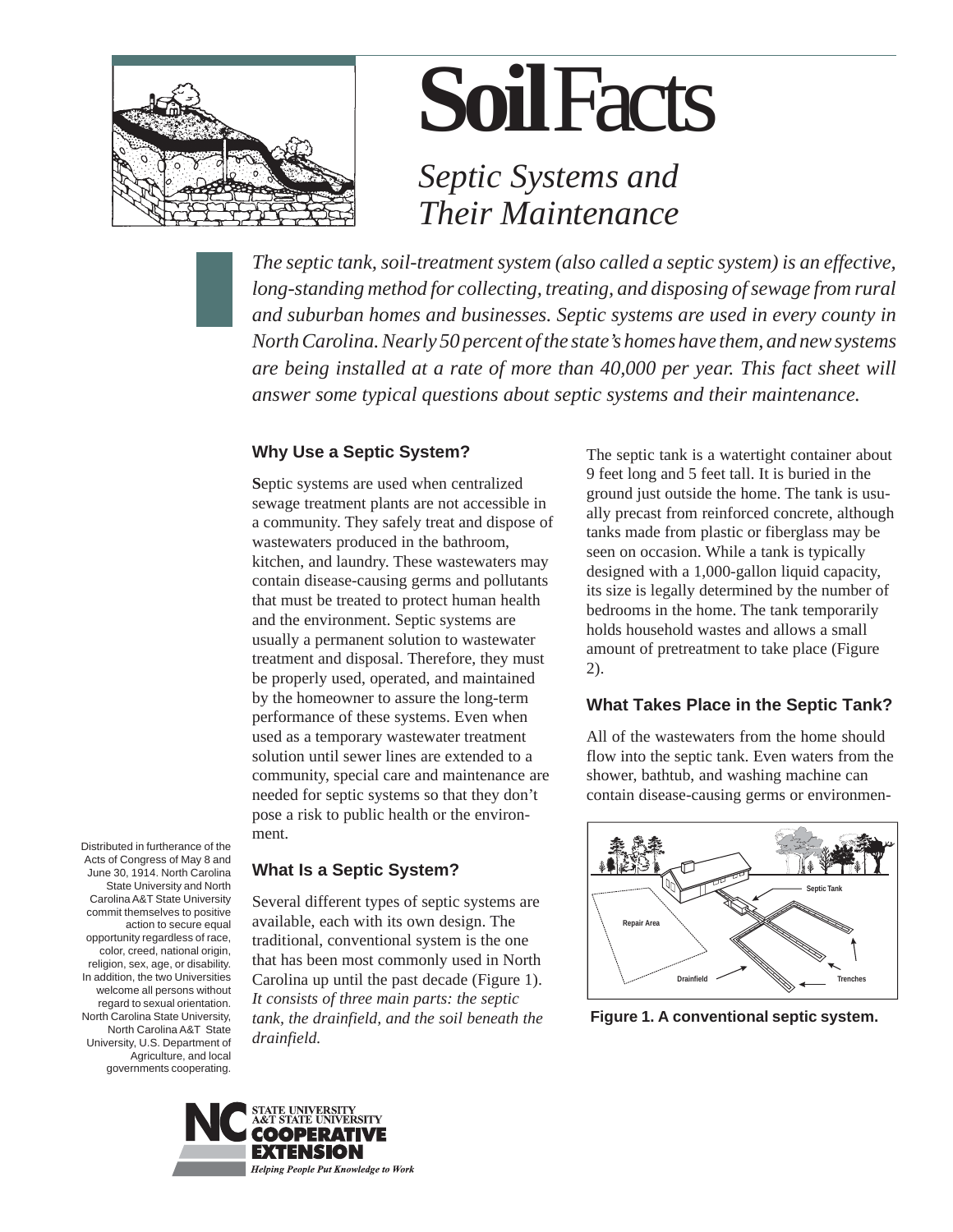

**Figure 2**. **A two-compartment septic tank.**

tal pollutants. As wastewater flows into the tank, the heavier solid materials settle to the bottom (forming a sludge layer), and the lighter greases and fats float to the top (forming a scum layer). The tank's primary purpose is to retain the solids. After a retention time of about two days, the liquid portion (the sewage effluent) flows out of the tank through the outlet pipe. The retention time is necessary for separation of the solids from the liquid and for anaerobic digestion of the solids to begin in the septic tank.

An outlet baffle (or a sanitary tee at the outlet end) prevents solids from flowing out with the liquids. Newer septic systems installed since 1999, however, include an effluent filter in the septic tank. These are installed in place of the sanitary tee at the outlet end of the septic tank (in the second compartment shown in Figure 2).

### **What Happens in the Drainfield and the Soil?**

The purpose of the drainfield is to deliver the liquid sewage effluent to the soil. The real treatment of the wastewater occurs in the soil beneath the drainfield. Sewage effluent flows out of the tank as a cloudy liquid that still contains many disease-causing germs and environmental pollutants. Effluent flows into the perforated pipe in the trenches, passes through the holes in the pipe, and then trickles

down through the gravel to the soil (Figure 3). There are also "gravel-less" trenches used where plastic louvered chambers, polystyrene aggregate, tire chip aggregate, large diameter pipes, or multiple small pipes are used in place of the gravel aggregate. These materials provide a void space in the trench to allow distribution of the effluent to the trench bottom. As sewage effluent enters and flows through the ground, soil particles filter out many of the bacteria that can cause diseases. The soil

adsorbs some of the smaller germs, such as viruses, until they are destroyed. The soil can also retain certain chemicals, including phosphorus and some forms of nitrogen.

A special zone, called a biomat, forms in the upper 1 to 6 inches of the soil at the soil/trench interface just below the trench bottom. This biomat zone is useful. It helps remove many of the germs and chemical pollutants. If the solids accumulating in the septic tank are never pumped out, however, they can flow into the trenches and accumulate into an intensive biomat that becomes too thick. When that happens, the biomat completely clogs the soil and does not allow the sewage effluent to flow out of the trench. An improperly maintained system will fail and cause untreated sewage to completely fill the trenches and come out on top of the ground or back up into the home in its plumbing system.

#### **Where Can a Septic System Be Used?**

A centralized sewer system with a large sewage treatment plant usually



**Figure 3. Wastewater treatment and disposal in the soil.**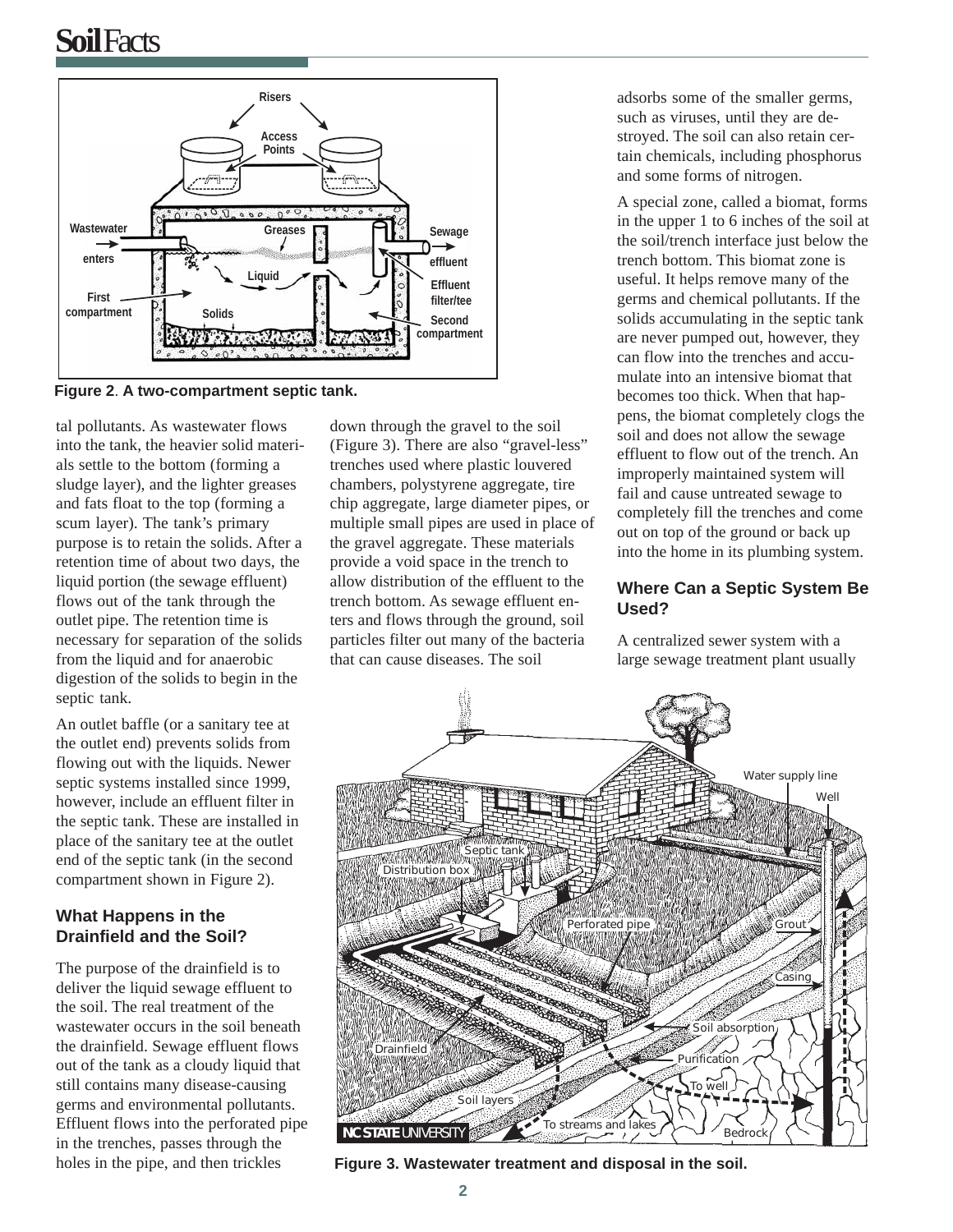discharges treated wastewater into a body of water. On the other hand, a septic system depends on the soil around the home to treat and dispose of sewage effluent (Figure 3). For this reason, a septic system can be used only on soils that will adequately absorb and purify the effluent. If a septic system is installed in soil that cannot do so, the effluent will seep out onto the soil surface overlying the drainfield or back up into the home. In addition to causing an unpleasant smell, this untreated sewage can pose health problems.

In some cases where the soils do not adequately absorb the wastewater, the toilets and sinks might not drain freely. If the soil can absorb the effluent, but not treat it, or if the trenches are installed directly into groundwater or bedrock, the sewage may contaminate the groundwater. Because the underlying groundwater serves as the source of drinking water for your well or possibly your neighbors' wells (Figure 3), it is very important that the system be installed in the proper soil conditions and that the septic system is correctly used, operated, and maintained.

#### **What Kinds of Soil Conditions Are Best Suited To a Conventional Septic System?**

Gently sloping, thick, permeable soils with deep water tables make the best sites for the traditional, conventional septic system and simple modifications of it. The soil should be a uniform brown, yellow, or bright red color. It should not have spots of gray colors that often indicate the soil becomes excessively wet or that groundwater comes up close to the ground surface during the wet times of the year. The soil texture should be neither too sandy nor too clayey, and it should have good aggregation, or structure (that is, a handful of the soil should easily break apart into small aggregates).

Areas that are unsuitable for conventional septic systems have rock close to the surface, very sticky clays, soil

layers that restrict the downward flow of water, or areas with shallow groundwater. These factors would prevent a conventional septic system from working properly.

#### **What About Other Types of On-Site Systems That Are Alternatives to the Conventional System?**

Other types of on-site systems are sometimes used on sites where the soil is not suited to a conventional system. Where soils are too wet or too shallow for the conventional system, the drainfield might be placed very close to the ground surface in the upper layers of the soil. In some wet soils, artificial drainage around the septic system lowers the level of the shallow water table. On some clayey soils that have a thick sandy surface, the low-pressure pipe (LPP) system provides an alternative.

On some soils that are not deep enough to provide adequate treatment of the sewage effluent, it may be possible to use an advanced pretreatment unit to supplement the soil's treatment capacity. Examples are fixed media biofilters such as a sand filter, peat filter, textile filter, or porous foam biofilter or mechanical aerobic treatment units that bubble air into the sewage itself. Most of these pretreatment units are installed between the septic tank and drainfield. They provide better purification of the wastewater than is provided by the traditional septic tank alone. Some sites may need more sophisticated methods of distributing the sewage effluent within the drainfield itself using a pressure manifold, LPP, or drip irrigation system. These systems use pumps, special controls, and specially designed pipe networks that can improve the wastewater treatment in the soil. In other situations, it may be cost effective to collect the wastewater from several homes in an area or subdivision by using a cluster system. This type of system has a drainfield located in a common area within the best-suited soils in the tract

of land. These newer and more sophisticated types of on-site system options can often provide a better wastewater treatment solution for a particular building lot, or a tract of land, than either the traditional, conventional septic tank system or largescale, centralized public sewers.

### **How Do I Know if My Site is Suitable for a Septic System?**

North Carolina has more than 400 different kinds of soil, and a 1-acre lot can contain several different soil types. Because many of these soils are unsuitable for conventional septic systems and even unsuitable for more advanced or alternative on-site systems, you should always obtain an improvement permit (I.P.) before purchasing a lot that you intend to build on. You will submit an application and a site plan to the county health department. The environmental health specialist (sanitarian) will conduct a comprehensive soil and site evaluation and either issue or deny the permit. If an I.P. can be issued, you will also need to obtain a construction authorization (C.A.) before a building permit can be issued.

If you are interested in developing a tract of land to subdivide, you should hire a licensed soil scientist to conduct preliminary evaluations and advise you on the location of suitable soils and lot configuration. You can obtain additional information from the Cooperative Extension publication (AG-439-12), *Investigate Before You Invest,* available online at www.soil.ncsu.edu/publications/ Soilfacts/AG-439-12/.

#### **How Large is a Typical Drainfield?**

Usually, the drainfield for a home can fit within the front yard or the backyard of a typical 1-acre home site. Sometimes smaller lots can be used. The precise area requirements will depend upon the kinds of soils at the home site, the size of the house (the number of bedrooms), the topography of the lot, and the type of on-site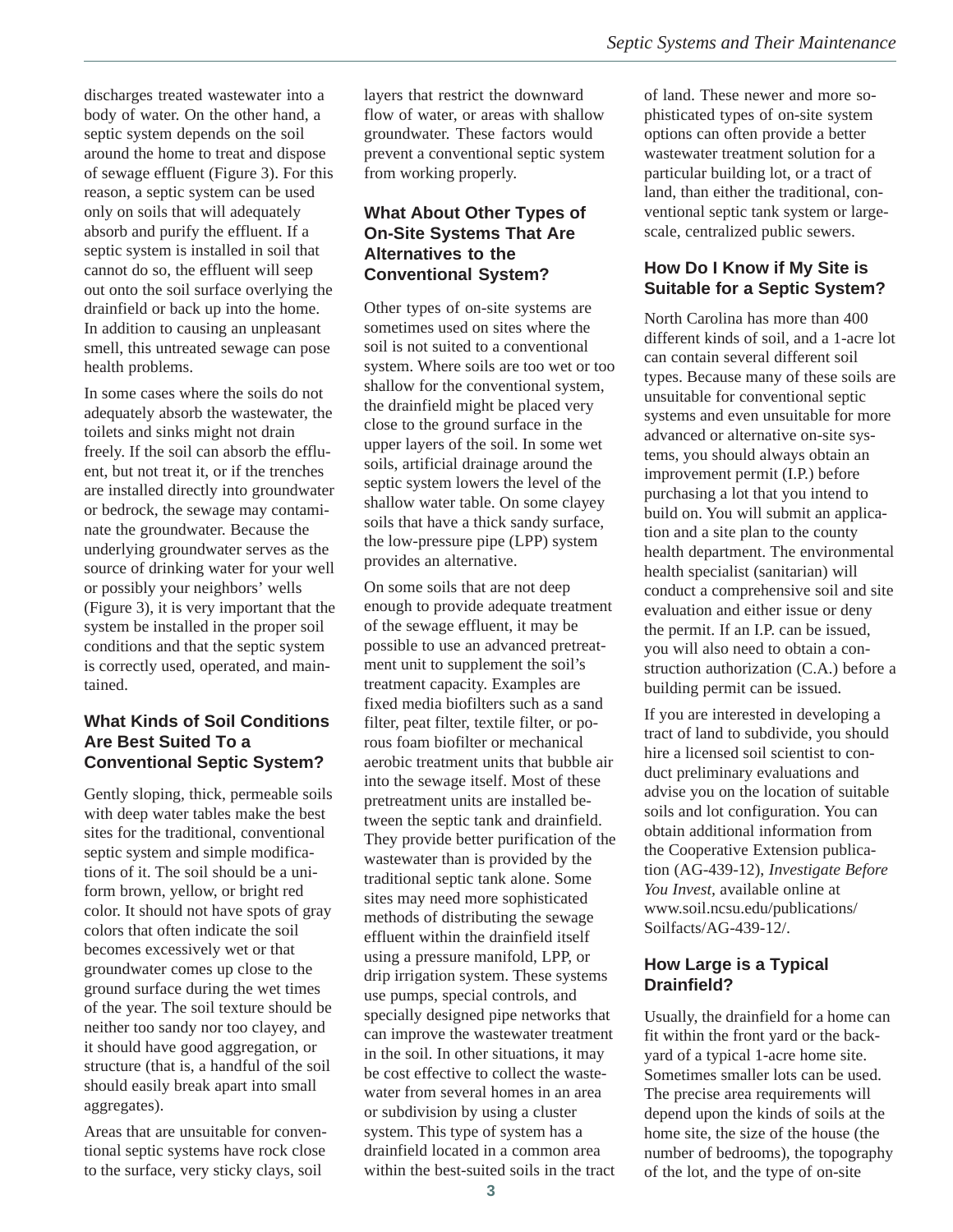system used there. A site with clayey, slowly permeable soils needs a larger drainfield to absorb the sewage effluent than does a site with sandy, permeable soils. A home with five bedrooms will need a larger tank and drainfield area than a home with three bedrooms. A rental property at the beach may require a larger drainfield than a similar-sized permanent residence with the same number of bedrooms. A home using one of the newer, more advanced types of on-site technologies may be able to use a smaller area for the drainfield than if a conventional septic system is installed. Adequate land area must be available to achieve adequate setback distances from any nearby wells, springs, streams, lakes, or other bodies of water located either on the lot or off-site.

There also must be enough area to install a second system, called a replacement system, in case it is ever needed. This replacement area (sometimes called a repair area) also must have acceptable soil and site conditions and must be left undisturbed and available for system replacement. Be aware that the type of on-site system required for use in the repair area could be a completely different, more sophisticated type of on-site system. Hence, if that repair area is ever needed, you might have to install a more expensive system than the original system installed when the lot was first developed.

### **What Legal Requirements Regulate Septic Systems?**

State law requires that soils be evaluated by the local health department and that an I.P. and a C.A. be issued before house construction begins or the septic system is installed. The I.P. allows the site to be used, while the C.A. determines what type of system must be installed. Sometimes these are issued at the same time by the health department. An I.P. is good only for five years unless it is renewed, or unless it is issued under special conditions for a lot that has been professionally surveyed. If a permanent I.P. is issued,

then you have some limited guarantee that the lot can be used (even if the state rules change), assuming that the conditions on the lot or the intended use don't change. Nevertheless, the type of system that will be required as well as home size and location are not assured until the C.A. is issued. Contact your local health department to be sure that you follow the correct procedures and that you are fully aware of the limitations that will protect your investment. Also, the installation must be approved by the health department and an operation permit (O.P.) must be issued by the health department before electrical service can be permanently connected to the home and the septic system put into use.

Once the home has been occupied and the system put into use, you will need to contact the county health department if you plan to add on to the home, install a pool, build an outbuilding, or engage in activity that requires a building permit. First, obtain an authorization from the county health department to make sure that the septic system and repair area remain intact and are properly sized for the proposal.

#### **What Maintenance Is Needed?**

Both the septic tank and the drainfield must be properly maintained for the standard conventional septic system. With conscientious maintenance, the system should work correctly for many years. Such maintenance begins with water use and waste disposal habits. Your family will determine which materials enter the system, so you should establish family rules for proper use and maintenance. The suggestions outlined in the box will save you anguish and money when applied to most conventional systems.

If your system has an effluent filter, it will need checking and servicing approximately every 2 to 3 years. While this could be done by a homeowner, it is a messy, unpleasant task and there are potential safety issues because of the germs in the sewage and toxic gases. For most people, it would be appropriate to hire a company that specializes in septic system maintenance and service to inspect and clean the effluent filter.

Special types of pretreatment units and drainfield distribution technologies also must be carefully maintained for the more advanced, newer tech-

#### **Tips for Maintaining Your Septic System**

- Do not put too much water into the septic system; typical water use is about 50 gallons per day for each person in the family.
- Do not add materials (chemicals, sanitary napkins, applicators, and so on) other than domestic wastewater.
- Restrict the use of your garbage disposal.
- Do not pour grease or cooking oils down the sink drain.
- Make a diagram showing the location of your tank, drainfield, and repair area.
- $\blacksquare$  Install a watertight riser over the septic tank to simplify access.
- Have the effluent filter in the septic tank cleaned periodically by a professional.
- Have the solids pumped out of the septic tank periodically.
- Maintain adequate vegetative cover over the drainfield.
- Keep surface waters away from the tank and drainfield.
- Keep automobiles and heavy equipment off the system.
- Do not plan any building additions, pools, driveways, or other construction work near the septic system or the repair area.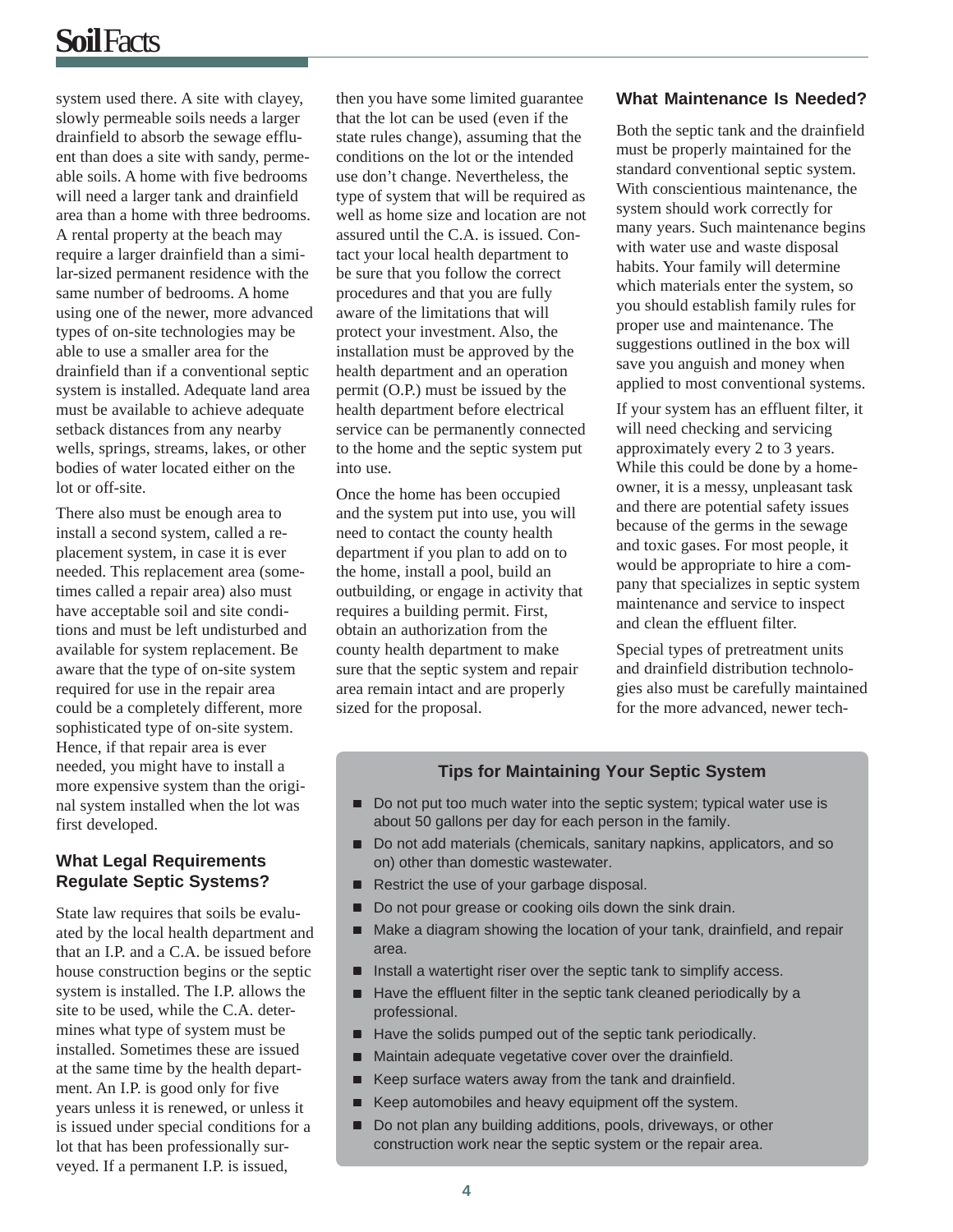nologies described earlier. These newer technologies will be more expensive to operate and maintain than the traditional, conventional septic system. Most advanced on-site and cluster wastewater treatment systems require regular inspections and professional maintenance. Research conducted in North Carolina has shown that about 40 to 50 percent of the advanced systems will fail within 6 years if this maintenance is not provided. Therefore, in North Carolina, a professionally trained, state-certified "subsurface system operator" hired by the homeowner is required by the O.P. to provide the needed inspections and maintenance for advanced technologies. For more information about these requirements, contact your local health department or the state Water Pollution Control Systems Operator Certification Commission.

Note, however, that individual homeowners are allowed to take the same training programs and state licensing exam as the professional operators. If they pass the exam, they can operate their own system by themselves. Because this generally is not done, most homeowners will have to pay for this service if they have one of these more advanced technologies.

Regardless of whether a professional operator is hired, it is the homeowner's responsibility to assure proper use, inspection, operation, and maintenance of any type of on-site wastewater system.

#### **Will I Need to Pump the Tank?**

Yes. After a few years, the solids that accumulate in the septic tank should be pumped out and disposed of at an approved location. If not removed, these solids will eventually overflow, accumulate in the drainfield, and clog the pores (openings) in the soil.

This blockage severely damages the drainfield. Although some clogging of soil pores slowly occurs even in a properly functioning system (the biomat described earlier), excess

solids from a poorly maintained tank can completely close all soil pores so that no wastewater can flow into the soil. The sewage effluent will then either back up into the house or flow across the ground surface over the drainfield. If this happens, you may need to construct a new drainfield on a different part of your lot. Pumping the septic tank after the soil drainfield has become completely clogged will not rejuvenate the system. It will provide only a few days of reprieve until the tank fills up again. Once the soil has become completely clogged, it is usually necessary to install a new drainfield or an advanced pretreatment unit, or both. This can have a significant negative effect on your landscaping and yard, as well as being expensive. An ounce of prevention is worth a pound of cure with septic systems.

### **How Will I Know When to Pump the Tank?**

The frequency with which you will need to pump depends on three variables: the tank size, the amount of water used by your family, and the solids content of your wastewater. If you are unsure about when to have the tank pumped, have a professional operator observe the rate of solids accumulation in the tank each year. He or she can clean and replace the effluent filter cartridge in the tank at the same time. The tank should be pumped if the sludge layer at the bottom of the septic tank has built up to within 25 to 33 percent of the

tank's liquid capacity or if the scum layer in the tank is more than 4 to 6 inches thick. Therefore, a typical 1,000-gallon tank with a 4-foot liquid capacity should be pumped when the solids reach 1-foot thick in the tank bottom. If the tank is not easily accessible and the rate of solids accumulation cannot be checked yearly, then you may wish to inspect and pump it according to the frequency guidelines in Table 1. Your local health department should be able to tell you the size of your tank. When inspecting the tank, check the effluent filter (or for older systems check the sanitary tee or the outlet baffle to be sure that it has not broken off and dropped into the tank). **Also, be sure to have both compartments of the tank pumped (note the two compartments shown earlier in Figure 2).**

If the septic system is not used very often (as in an infrequently used vacation home with a correctly sized tank), it will probably not need to be pumped as frequently as indicated in Table 1. If you use a garbage disposal, the tank may need to be pumped more frequently. After a few inspections, you should be able to adjust the schedule according to the rate at which solids accumulate.

### **What Should Not Be Put into the Septic System?**

Make sure you are aware of the types and amounts of extra waste materials that are poured down the drain. Limiting the use of your garbage disposal will minimize the flow of excess

| Table 1. Estimated Septic Tank Inspection and Pumping Frequency<br>(in Years)                                                                       |                                          |   |   |   |       |
|-----------------------------------------------------------------------------------------------------------------------------------------------------|------------------------------------------|---|---|---|-------|
| <b>Tank Size</b>                                                                                                                                    | <b>Number of People Using the System</b> |   |   |   |       |
| (gallons)                                                                                                                                           |                                          | 2 |   | 6 | 8     |
| 900                                                                                                                                                 | 11                                       | 5 | 2 |   | $<$ 1 |
| 1,000                                                                                                                                               | 12                                       | 6 | 3 | 2 |       |
| 1,250                                                                                                                                               | 16                                       | 8 | 3 | 2 |       |
| 1,500                                                                                                                                               | 19                                       | 9 | 4 | 3 | 2     |
| Source: Adapted from "Estimated Septic Tank Pumping Frequency," by Karen Mancl,<br>1984, Journal of Environmental Engineering, Vol. 110(1):283-285. |                                          |   |   |   |       |